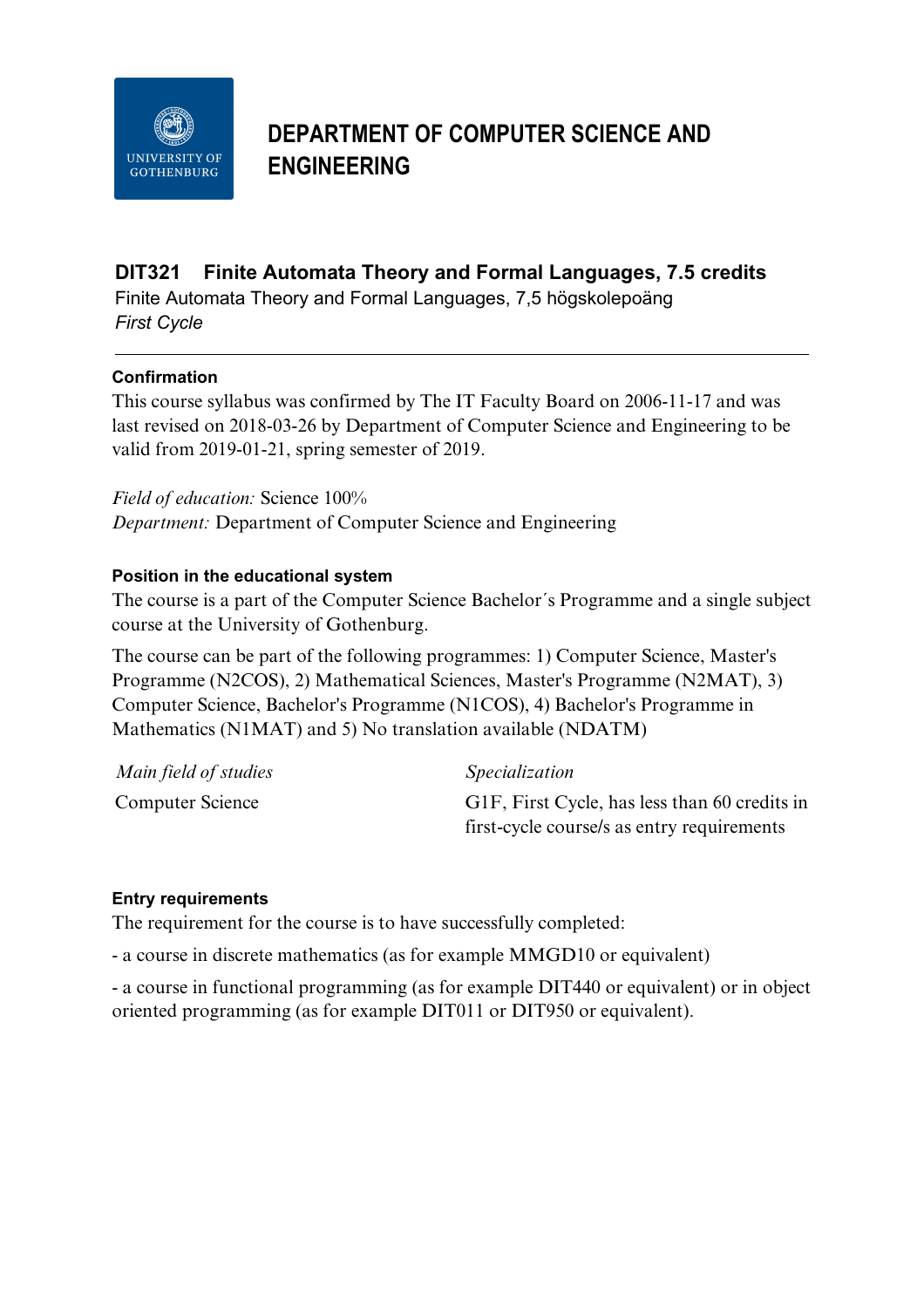#### **Learning outcomes**

After completion of the course the student is expected to be able to:

## *Knowledge and understanding*

- explain and manipulate the different concepts in automata theory and formal languages such as formal proofs, (non-)deterministic automata, regular expressions, regular languages, context-free grammars, context-free languages, Turing machines;
- explain the power and the limitations of regular languages and context-free languages;

## *Skills and abilities*

- prove properties of languages, grammars and automata with rigorously formal mathematical methods;
- design automata, regular expressions and context-free grammars accepting or generating a certain language;
- describe the language accepted by a automation or generated by a regular expression or a context-free grammar;
- transform between equivalent deterministic and non-deterministic finite automata, and regular expressions;
- simplify automata and context-free grammars;
- determine if a certain word belongs to a language;
- define Turing machines performing simple tasks;

## *Judgement and approach*

• differentiate and manipulate formal descriptions of languages, automata and grammars with focus on regular and context-free languages, finite automata and regular expressions.

## **Course content**

Formal proofs. Finite automata, regular expressions, and algorithms connecting the two notions. Pumping lemma for regular languages and properties of regular languages. Context-free grammars. Pumping lemma for context-free languages and properties of context-free languages. If time allows the course will contain a short introduction to push-down automata and Turing machines.

## **Form of teaching**

*Language of instruction:* English

## **Assessment**